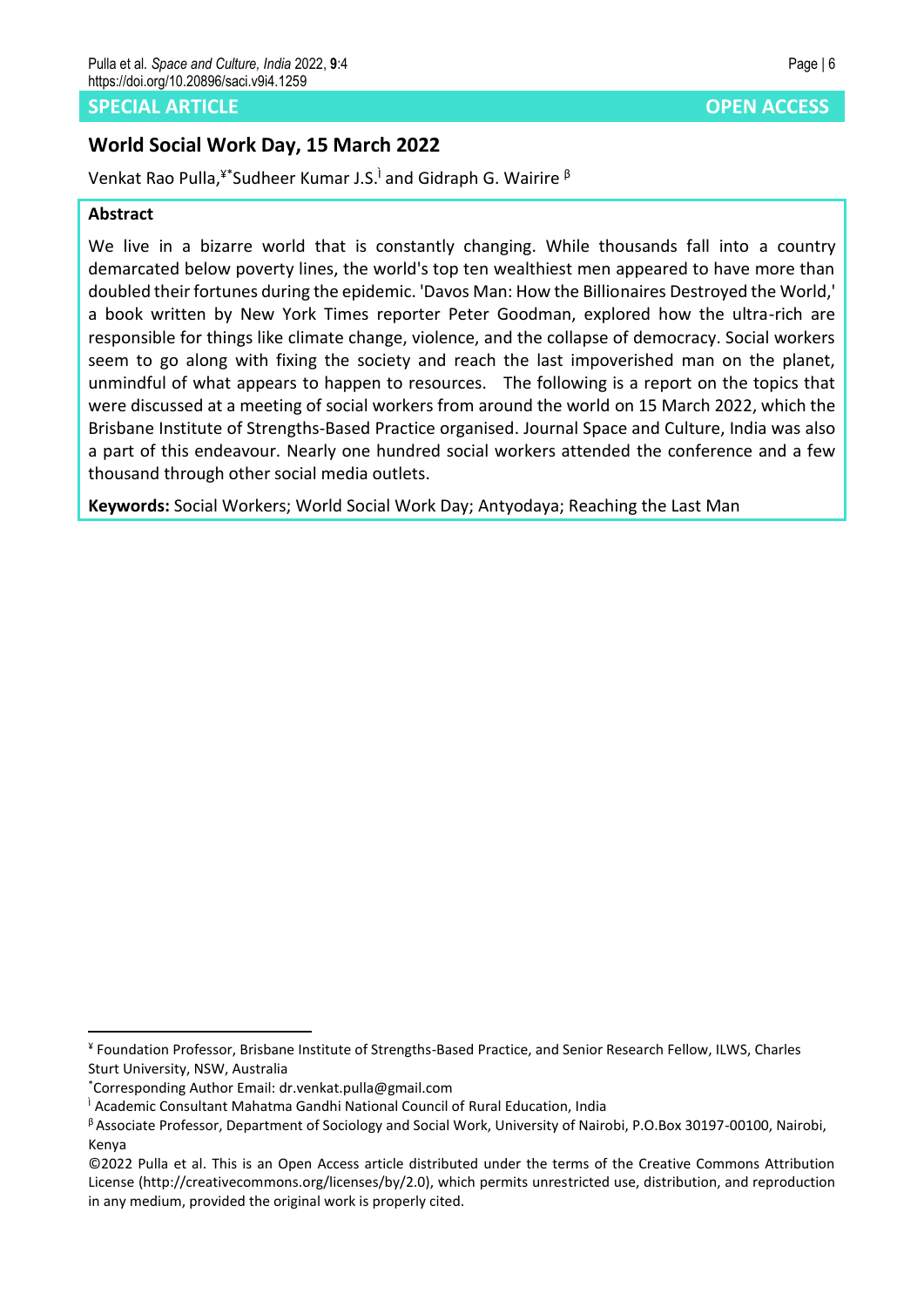### **Introduction**

It would, of course, be silly to think about the last man on Earth or the most impoverished to be served by what transpires at the World Economic Forum group meetings, where Goodman and others attend as reporters. In fact, most often, those who discuss heavy items such as world poverty and (or) inequality have a tourist approach and feed on midnight commercials for a child in poverty in Africa or Bangladesh made for world vision; they rank high in condescension and have a very humiliating effect on the natives of those countries. We indeed need to have redesign policies and programmes that promote equity. We do not know about sustainability, with the ongoing impacts of the pandemic— the way it has put the brakes on development. Also not clear how these World Economic Forum (WEF) pundits can usher in a semblance of the ecosocial world without addressing the glaring inequalities of resources in this world.

The World Social Work Day was observed on 15 March 2022, which was the 15th anniversary of the first celebration. The theme of the people's summit, which will take place from 29 June 29 to02 July, is *Co-building a New Eco-Social World: Leaving No One Behind*. This year's theme is similar to the people's summit. There will be 'no one left behind', as the summit's theme will be.

The 15 March meeting was arranged by Venkat Rao Pulla, President of the Brisbane Institute of Strengths-Based Practice, Australia, that brought together academics and professional practitioners and Social work students of social Work from Kenya, Australia, Philippines, India, Nepal, and Sri Lanka. . The speakers stated W their attempts so far already in their attempts to reach the last man and briefly gave testimonies of their work during the Pandemic, which was a very challenging time so far. Clearly, social Work as a profession is geared towards its primary vision to promote trust, security, and confidence through practice in all contexts. World Social Work Day is a significant opportunity to mobilise all social work networks and the communities in which they work to contribute to the values and principles that enable all people to have their dignity respected through shared futures, as well as to engage all social work networks and the communities in which they work.

Gidraph Wairire, Associate Professor at the Department of Sociology, Social Work and Women Studies, University of Nairobi Nairobi's Kenyan University of Science and Technology, welcomed the attendees and expressed gratitude to the social workers for raising their voices in support of cultural preservation, improving the quality of lives and communities, and assisting people in alleviating their suffering. Many social workers were on the front lines, pleading and urging governments and nongovernmental organisations to assist the needy, especially during the pandemic, and they were successful. Social work legislation is the most recent practice adopted by many countries in order to internationalise social Work and provide more assistance to the common man. His message also called on all social workers to band together and work together to make the world a better place to live. He expressed his gratitude to the Brisbane Institute of Strengthsbased Practice and Professor Venkat Pulla, and he requested that more opportunities be created for students from a variety of developing countries to learn from one another's experiences.

There has been a lot to be learnt from the pandemic by the way of utilising resources. He also highlighted the concept of *Antyodaya*, optimisation of the benefit to the last man.

Professor Bhavna Mehta, Dean & Head, Faculty of Social Work, The MS University of Baroda, mentioned the impact of the ongoing pandemic as well as the upcoming impact on the world because of the ongoing Russia-Ukraine war; the social workers need to be ready to face the challenges and believe in inclusion, working for social justice where there is a dignity and sustainability of development. Research, Training and Extension are the three critical interventions of involvement areas during the pandemic. Professor Mehta and staff and students undertook a baseline survey of the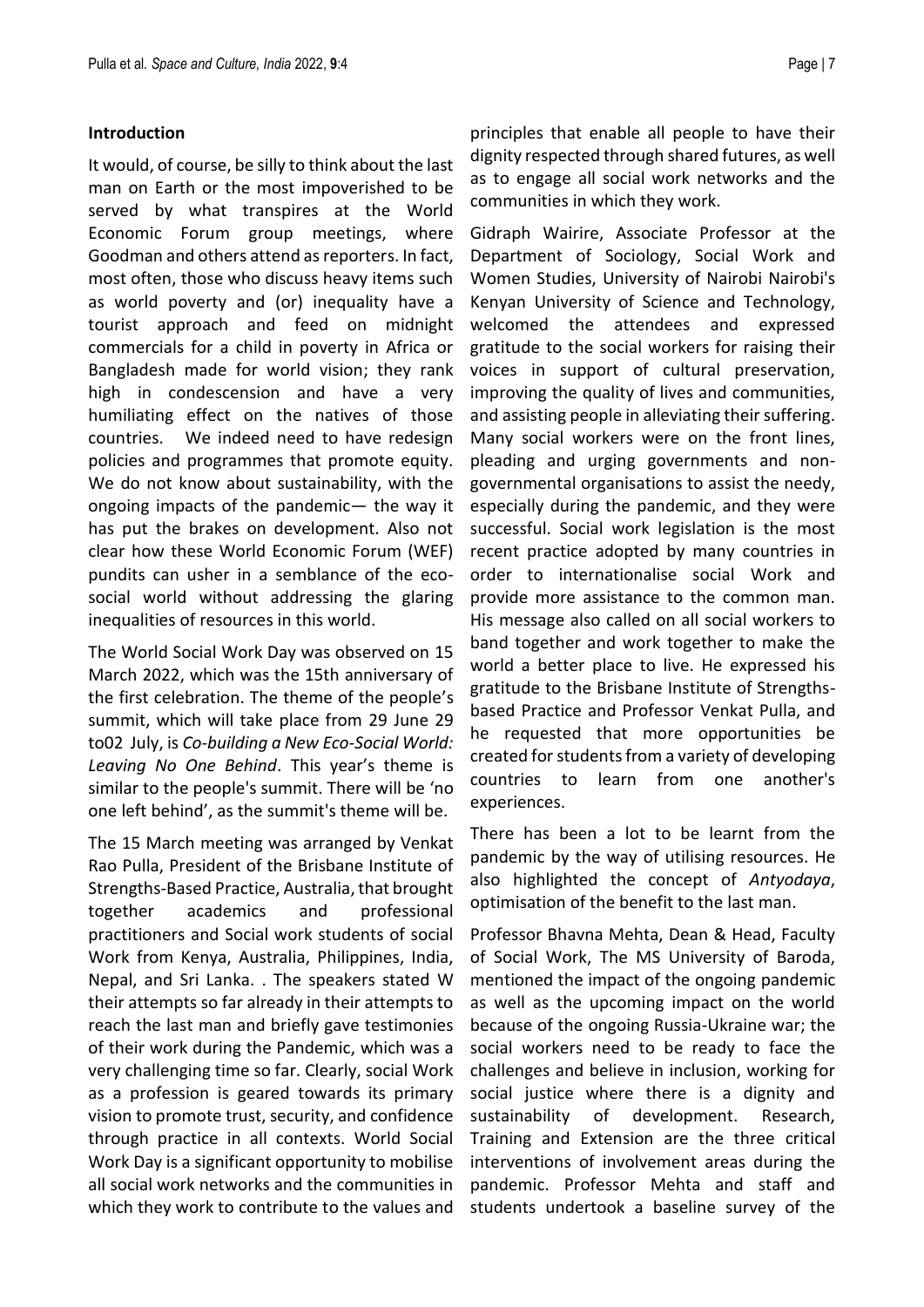*Psychosocial Impact of Lockdown on the Common People of Vadodara City* in April 2020, post one month of the imposed lockdown. The online study was conducted on 1094 respondents living in the city of Vadodara using a snowball sampling method.

Additionally, students were involved in community kitchens during the entire phase -1 of the pandemic and in generating awareness on

#### Our Journey

action

initiatives

• Few to Many

• Fear to Confidence

 $\bullet$  Known to unknown

With others to Own

preventative methods through door-to-door campaigns. Regular fieldwork engagements with various social services were suspended, and the entire efforts of students and staff were directed into COVID-19 utilising the opportunities that came up from the government and the hospitals. Figure 1 illustrates the multiple lessons learned by the students and the faculty.



**Figure 1: Pandemic learnings in Social Work at MS University, Baroda Source: Authors**

In his description of the pandemic as a mental health crisis that has been presented to the world, Associate Professor Subhasis Bhadra of the Department of Social Work at the Central University of Rajasthan said that for the teaching faculty in Curaj, Rajasthan, this challenge meant a general level of unpreparedness at the faculty level— many worries, adjustment and anxiety issues emerged due to the empty campuses,. Plus, there were challenges to deal with the effects of the digital divide. Except for the fact that the institute had to move forward with online teaching, the teachers had to be at the forefront of providing psychological first aid, which was quickly surpassed by the second wave of the pandemic. Dr Bhadra addressed the mental health crisis that was rapidly spreading in the University's catchment area straightforwardly.

#### **Reporting From Nepal**

Kadambari College's principal, Dr Pradipta Kadambari, described the pandemic as "the same sea but with different boats." The challenge was to ensure that no students were left behind and ensure that educational integrity was not compromised, particularly in rural social work practicums and social work camps. In Nepal, social work students played an important role in school social work, assisting with the implementation of the existing curriculum in schools and dealing with the high levels of anxiety experienced by the children. It was necessary to work within the scope of social work tenets of working with diversity and inclusion for such roles to be more meaningful with children with disabilities, and a plan was developed to involve every student in learning about these aspects. Figure 2 presents the changed role of student social workers during the pandemic.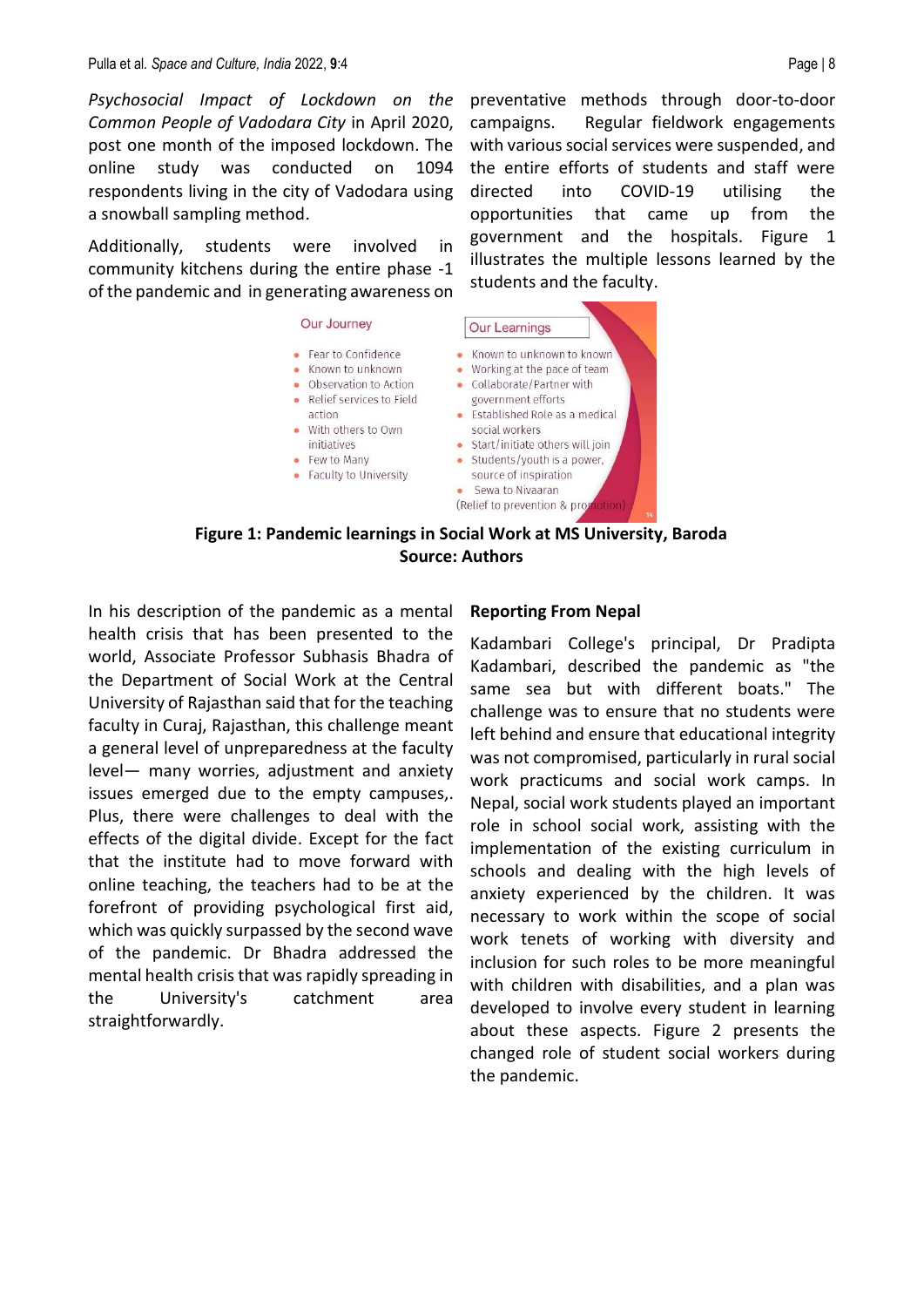

**Figure 2: Pandemic transformed roles of student social workers into teacher aides and school therapists: Kathmandu Nepal Source: Authors**

### **Mental Health Care for all**

Mental healthcare for all, leaving no one behind, was discussed by R. Dhanasekara Pandian, Professor and Head of the Department of Psychiatric Social Work at NIMHANS in Bengaluru, India. He shared his insights on the types of interventions that can be used, including supportive psychotherapy, building, and reinforcing their health, sleep hygiene techniques, and medical education. Professor Pandian also specified the role of NIMHANS as a nodal centre for the Tele-mental health programme in India, which provided support to the covid affected community. Besides, during the pandemic, Psychiatric Social Workers (PSWs) were one of the volunteer groups that were a part of the multidisciplinary team that responded to the calls through the interactive voice response system (IVRS) and addressed psychosocial issues through the helpline. Moreover, when acute cases necessitated higher-level consultation, PSWs forwarded the calls to senior consultants at the Institute for

Advanced Medical Studies. Professor Pandian said that 11 batches of training with over 1920 social workers and allied health workers were trained.

# **National Association of Social Workers of India (NAPSWI) Report from Schools of Social Work, India**

Professor Sanjay Bhatt from Delhi University, speaking on behalf of the NAPSWI (Figure 3) and the larger Community of Social Workers in India, expressed gratitude to the social work professionals in India who rose to the occasion during difficult times and assisted in raising awareness and improving the quality of services provided. The psychosocial support they provided to the migrants, the covid-affected community among COVID-19 appropriate behaviour, access to vaccines, doctors, medicines, quarantine centres, and other resources through telephone calls, social media, door-to-door campaigns, and other means is particularly noteworthy.

The report documented the support provided by Social Work Professionals in India in different capacities.

| 340 respondents across 3 categories                                |                                                                             |                                                                  |
|--------------------------------------------------------------------|-----------------------------------------------------------------------------|------------------------------------------------------------------|
| Social work<br><b>Schools/Depts</b><br>68<br><b>respondents</b>    | <b>Civil Society</b><br><b>Organisations</b><br>(CSO)<br>130<br>respondents | <b>Individual Social</b><br><b>Workers</b><br>142<br>respondents |
| 24 States & UTs<br>represented<br>72% departments<br>>10 years old | 36 States & UTs represented<br>62% csos >10 years old                       | 74% affiliated to organizations<br>77% collaborated for support  |

**Figure 3: NAPSWI Reported Data for all Schools of Social Work Source: Authors**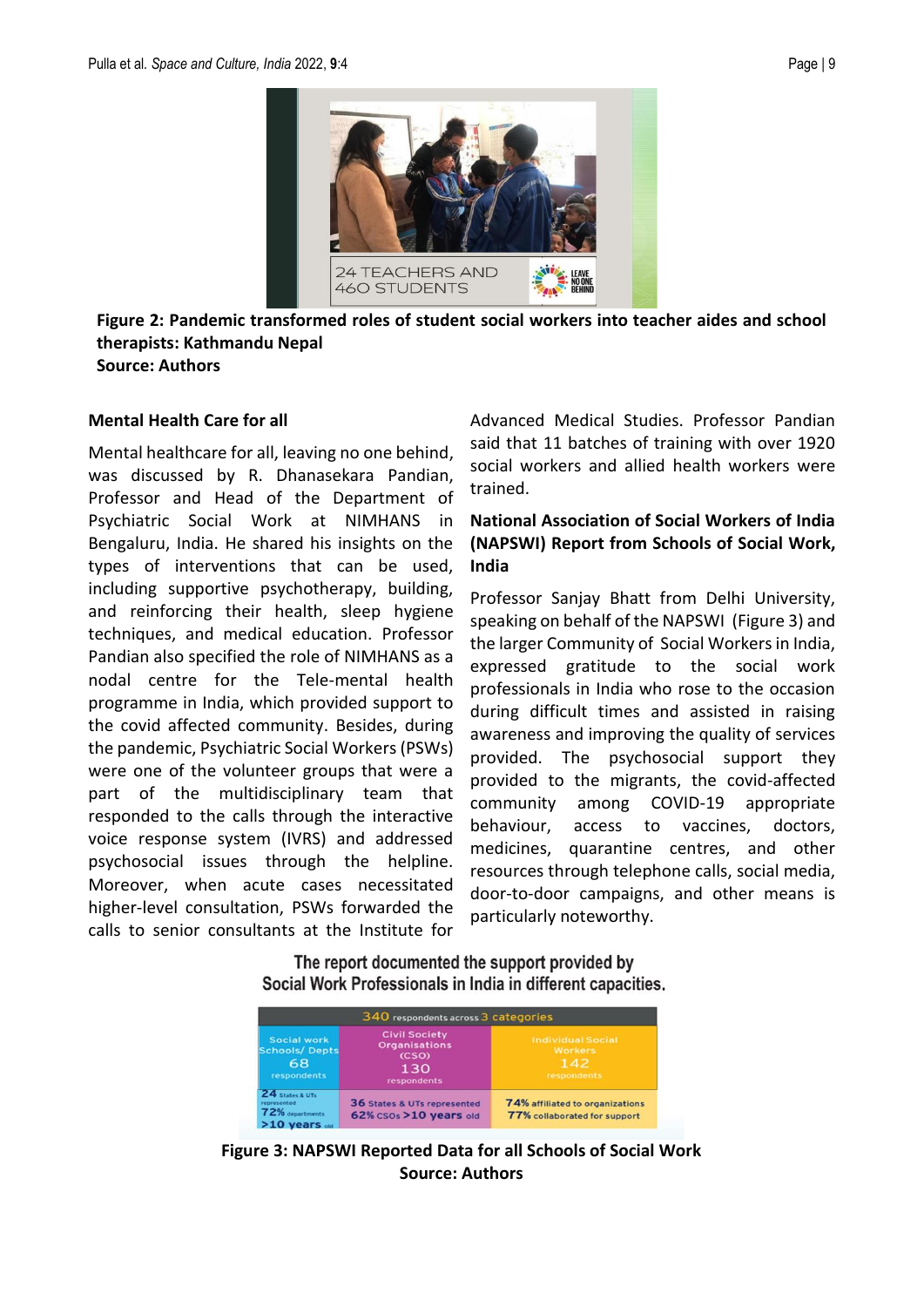# Community

Yogi Srinivas Arka had delivered the inaugural speech on World Social Work Day, which is given below:



At the outset, a very happy and reflective Social Workers Day for you. I have met many of you at the Nepal Social Work Conference in 2018. I invite you all to hold your next conference in Arka Dhama in Mysuru city, in a very serene ambience. In Returning to your theme today, the pandemic struck us, and we haven't completely come out of it. But we are now engulfed by war. This war, although between two nations partly in Europe and partly in Asia, have serious ramifications for all entire humanity and indeed for all those countries in the southern world. No better time and day than today to reflect on the world's resources and human greed, and the unfortunate human desire to aggrandise. Of course, not all societies show this greed, similarly, not all human species shows greed. There has been a lot to learn from the pandemic - and the way resources were allocated and reallocated and how the Darwinian theory was proved once again that the mightiest will have a lion's share of the resources... The vaccine wars and hoarding away of the PPEs and masks - showed the

Yogi Srinivas Arka Exhorts Social Work ugly side of the nations and races. Anyway, it appears we are moving away from the pandemic into new life.... Whenever something goes wrong in our societies, your work as social workers increase.

> You are called upon to do the fixing. You are always called upon to deal with life after disasters, whether it is war, floods, fires, or humanly created war for a piece of land or resources. Not many people choose social Work, although there is so much need for social Work in our society. You are all rather very special to be social workers, for you have compassion in you, and kindness comes out of you by default. I have spoken to many of you at the Nepal conference, and I know about your passion for humanity. On this day humanity ought to express its gratitude towards your Work. But of course, the world would be better if you were more involved in preventing disasters, be it natural or manmade. In the Indian philosophy and our thinking, we reiterate Sarve Jana Sukhino bhavantu. But in saying Sarve Jana Sukhni Bhavantu, it is equally important to ensure that.

> The last man, the common man, or the man in distress and poverty is included in all your talks and planning deliberations so that meaningful development can be brought out.

The Antyodaya concept is applicable here. The sunrise for the last man .... the optimism for the last man.... Ensuring the smile and future of the disenfranchised person is very important. I am very happy that your theme this year is dedicated to including everyone in the construction of a new social order. This is a great aim. I wish that you do have a role in ensuring that no one is excluded in your consultations in working out the modalities for this new social order and I also hope that your profession is at the forefront of building this new social order. Thank you for inviting me and. I wish you all meaningful social work deliberations today.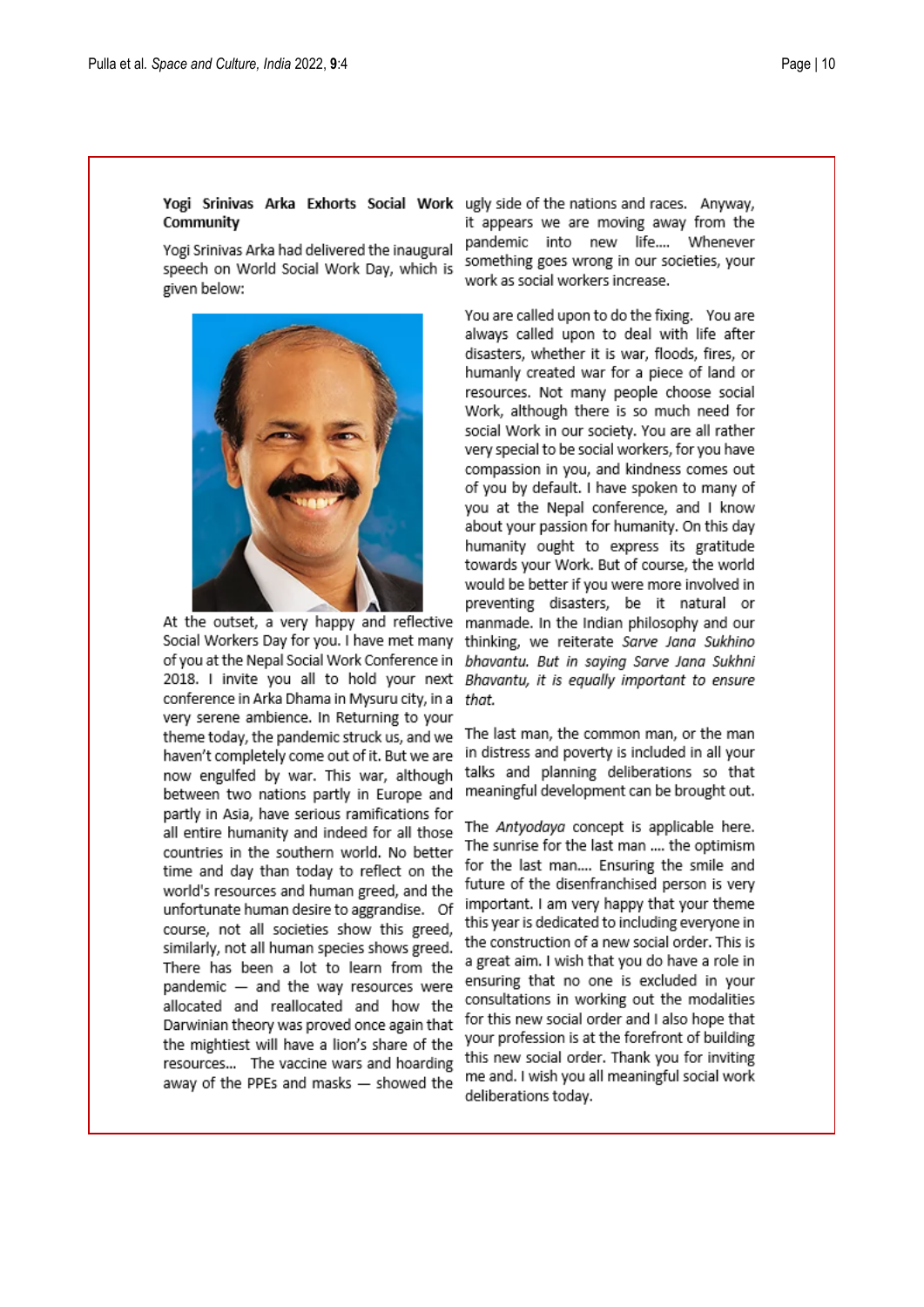#### **Reporting from Arunachal Pradesh**

Ravi Ranjan Kumar, Associate Professor and Head, Department of Social Work, Rajiv Gandhi University, Arunachal Pradesh, India, highlighted the prospects of Social Work as a profession in contemporary India and the interventions in Arunachal Pradesh, especially during the pandemic. Dr Kumar revisited the Gandhian principles behind the *Antyodaya* that encourages one to see the face of the weakest or vulnerable person that one was ever met and ask oneself how the acts contemplated will assist that person. Founded in 2015, the Department of Social Work, Rajiv Gandhi University, Arunachal Pradesh, is relatively younger. They have produced approximately one hundred fifty MASW graduates, while eight PhD Scholars are currently registered with their Department. The motto of their Department is EMPATHY-EQUITY-INTEGRITY, which constitutes the central sphere in all their initiatives and interactions. During deliberations, it was also highlighted that their fieldwork includes their signature pedagogy with

over 40 active partner agencies spread across the length and breadth of the country to facilitate on-field training and internship of students.

#### **Reporting from the Philippines**

Associate Professor Justin Nicholas from the College of Social Work & Community development, University of Philippines shared his experiences in the field on mothers of children in conflict with the law, and psychosocial support program during the pandemic. He also highlighted the way forward in collaboration through social work volunteers as a network. The pandemic, how it has played havoc with the communities, and the response of the Social Work and community development fraternity has been recorded by three researchers and published in the *Philippine Journal of Social Development*, Volume 14, 2021. In addition, Dr Nicholas also presented insights on grassroots-led responses to the COVID-19 pandemic (Figure 4).



**Figure 4: From the Philippines Source: Authors**

# **Tata Institute of Social Sciences (TISS), Tuljapur Reporting**

As part of his engagement experiences during the pandemic, Professor Ramesh Jare, Dean, Tuljapur Campus, and Coordinator-MA Social Work (Rural Development) of the Tata Institute of Social Sciences (TISS) in India, shared his insights. The activities and interventions carried out by the Tuljapur Campus in the Osmanabad district of Maharashtra State, India were described. When Covid 19 struck in the first wave, the district was not severely affected; however, after the country was shut down, migrants began to travel from Maharashtra to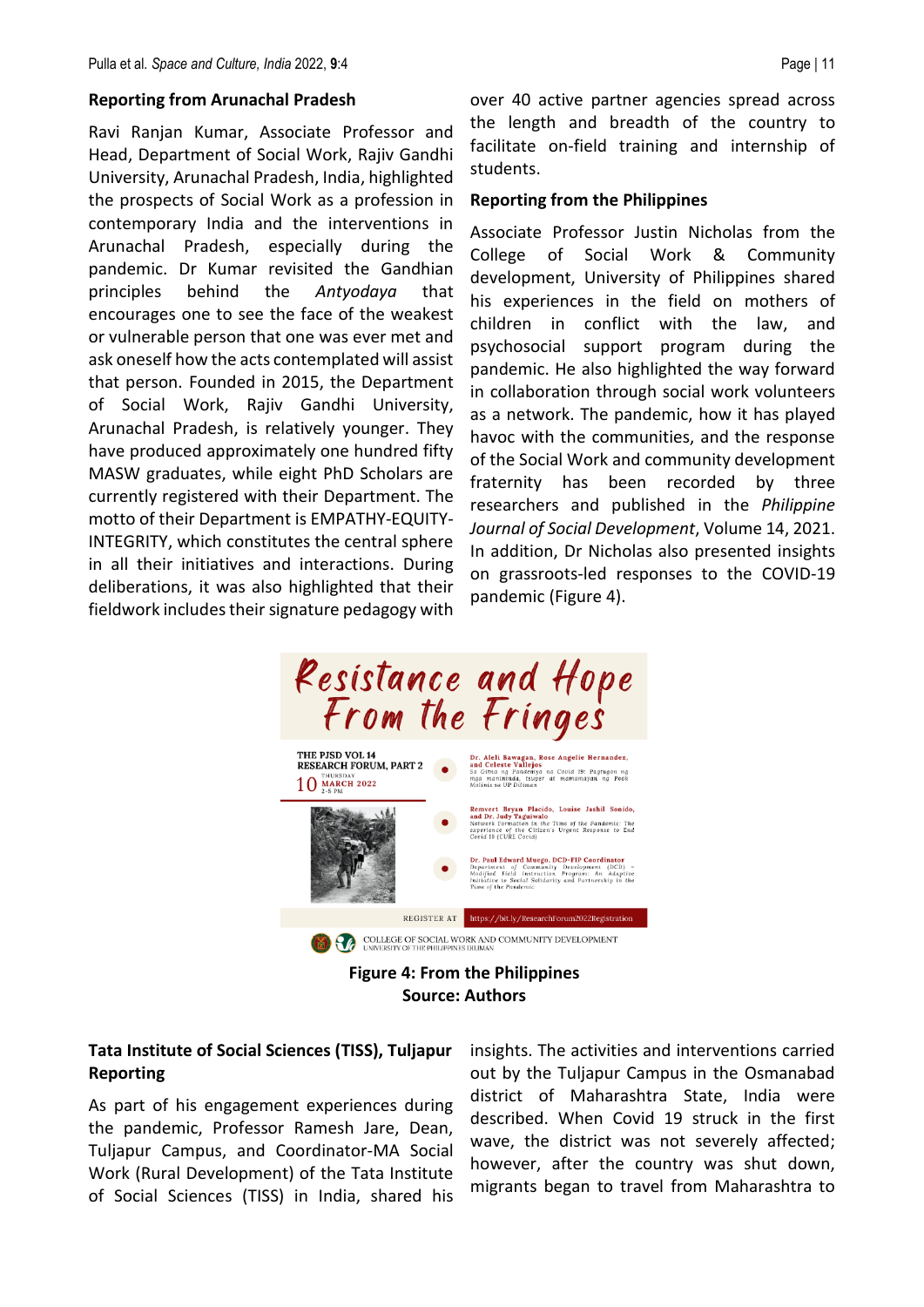Karnataka and Telangana state. To assist the migrants, social workers from our campus mobilised resources such as food, masks, and hand sanitisation materials. During the 'Covid 19', the Gram panchayats (village councils) played a critical role.In addition, campus social workers conducted informational sessions to dispel common misconceptions about COVID-19 and its effects. Professor Jare stated that the situation in the second phase of COVID-19 was extremely difficult to navigate. COVID-19There has been an increase in the number of COVID-19 patients in the country. TISS Tuljapur Campus, in collaboration with TISS Mumbai Campus, had provided online psychosocial counselling services. There are approximately 5000 'COVID-19' affected people who have received counselling, including proactive and reactive counselling. As part of the district administration's war room, TISS Tuljapur was connected to the district hospital, which was in charge of coordinating a wide range of government services, including providing proper information to COVID-19 patients, supplying oxygen to various hospitals, and coordinating the services of the district hospital. Professor Jare further mentioned that his campus colleagues are working on two studies requested by the district administration:

- preparation of socioeconomic profile of COVID-19 widows and children for better rehabilitation and
- it has been observed that there has been an increase in child marriages in the past two years. TISS Tuljapur will conduct a study whether there is any relation between COVID-19 and an increase in Child marriages.

# **National Institute of Social Development (NISD), Sri Lanka Social Work Students**

Dr Shamini Attanayake, Director General (Acting), ADG (Academic), NISD (Figure 5), mentioned that COVID-19 in the country was brought under control by the government of Sri Lanka. The National Institute of Social Development and its Social Work students and faculty assisted all around through awareness promotion strategies of social distancing, quarantine, lockdowns, travel restrictions, and isolation of villages. In addition, with the help of social work students and staff, the institute undertook a study to investigate the effectiveness of the overall control process with the aid of classical compartment models and network models in the management of COVID-19.

Sri Lanka has been ranked 9th best country globally for its successful immediate response to tackling the virus**.** 



**Figure 5: The NISD School of Social Work Students Source: Authors**

# **Report from Rural Dharwad Social Work**

Professor Sangeetha R. Mane, Chairperson of the Department of Social Work, Karnatak

University, Dharwad, spoke about the activities in rural Dharwad that the social work students and staff have undertaken. Their activities included food kit distribution to all COVID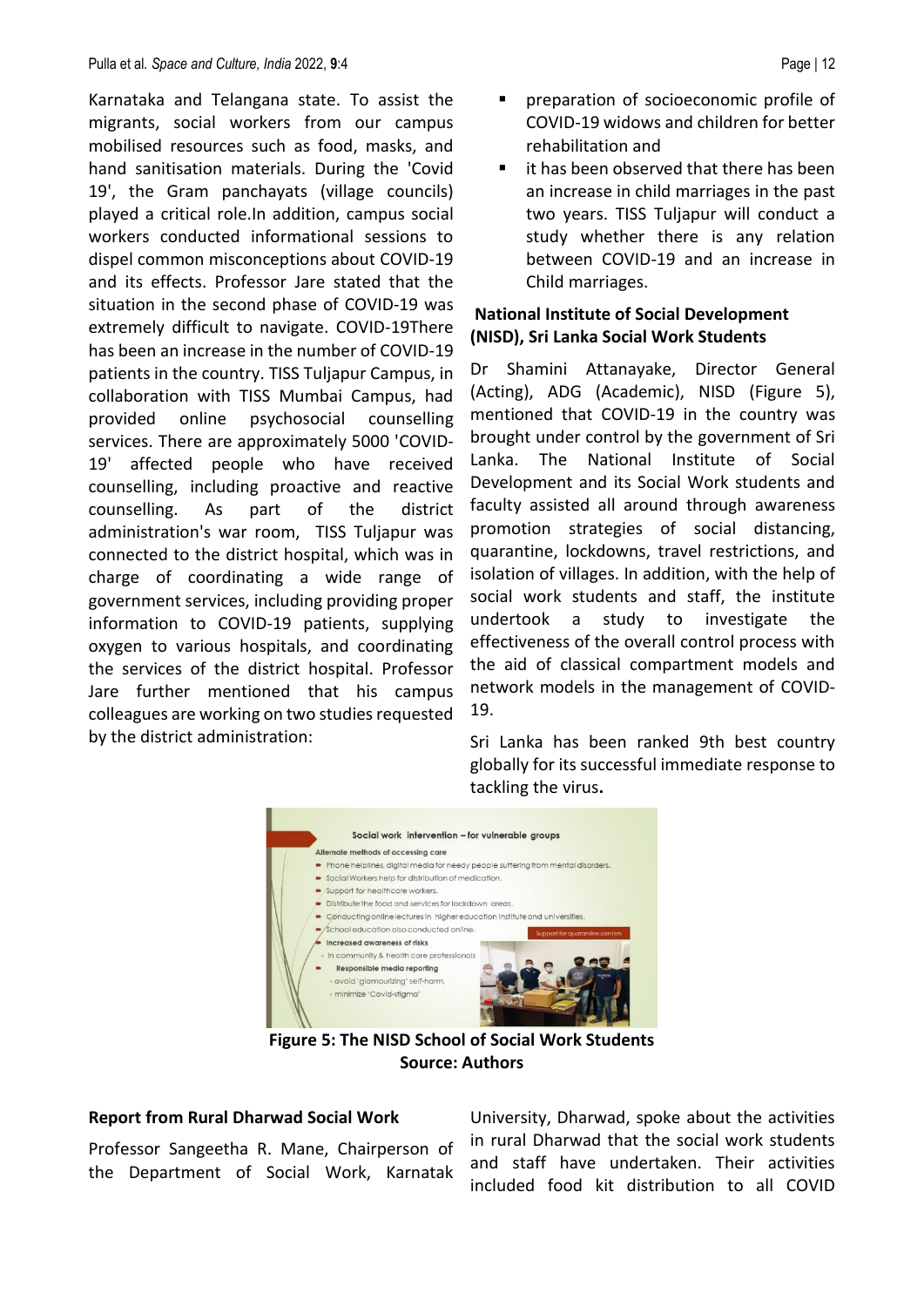warriors of urban, rural and slum masses. Auto-Raksha, a unique and innovative PINK Auto services by students of the Department of Social Work for women and girls in distress or difficult situation; a free pick-up service to reach their destination in late night hours and self-defence training to empower women and girls through adequate services so that they can rebuild their lives and stop violence from re-occurring.

### **Acharya Nagarjuna University Social Work**

Professor Saraswati Raju Iyer, Professor and Head, Department of Sociology & Social Work, Dean, Faculty of Social Sciences from the Acharya Nagarjuna University also shared their engaging experiences of various activities that helps the community on aspects such as human trafficking and its impact on society, social work profession, support extended during pandemic by them. Professor Saraswati Raju Iyer stressed more on the social workers' need for engagement in fieldwork. The Department undertook community work during the COVID-19 pandemic by:

- **E** identifying vulnerable groups and addressing their issues.
- undertook awareness programmes on COVID-19 related issues.
- Networking with Governments, NGOs, and other civil societies.
- disseminated information about COVID-19 protocols to be followed in communities.
- rendering psychological counselling to deal with psychosocial issues of the people dealing with COVID-19.

# **Nagpur MSS Institute of Social Work**

Associate Professor Keshav Walke, In-charge Principal of the Nagpur School of Social Work in India, spoke about the school's significant contributions to COVID-19 and the challenges they face in their work. The following are the primary issues that have been identified— lack of cooperation from the public, duplication and multiplication of services, a lack of ICT skills among the people, a lack of resources, and limited response from Social Work Institutes.

Nevertheless, all the participants, including himself, were participants in the government's programme and volunteered their time. The lessons learned from their personal experiences and observations are that applying social work methods in a crisis-driven pandemic community re-organisation and networking and collaborative teamwork is critical in meeting the pre-determined goals.

# **Kerala Social Workers' Involvement in COVID-19**

Professor Ipe Ipe Varughese, Head, Department of Social Work, BCM College, Kottayam General Secretary, Kerala Association of Provisional Social Workers, in his report, listed various activities of Kerala social workers. Some of these activities are the preparation of IEC materials, posters, short videos etc., by the Kerala Association of Professional Social Workers and Social Work institutions. Besides, there were training programmes on counselling the COVID affected, mothers, pregnant women etc. Moreover, intervention among the Hindi speaking migrant population; distribution of food materials, masks and sanitisers; conducting surveys; supporting children with equipment for online classes. In addition to the above, the Association's social workers assisted government programmes such as:

- Karam Thodathe Karuthal (Care without contact) programme
- Koodeyundu Kottayam (You not alone... We are with you Kottayam), Project Implemented in Kottayam District,
- Running a Call centre
- Working with Local Self Government Institutions

### **Report from Avadi Chennai, Nazareth College**

Professor Mary Angeline, Principal of the Nazareth College of Arts and Sciences at Madras University, spoke about the activities carried out by the faculty and students of her institution in Tamil Nadu during the pandemic. She emphasised how these activities assisted the covid-affected community in overcoming challenges they faced during the first and second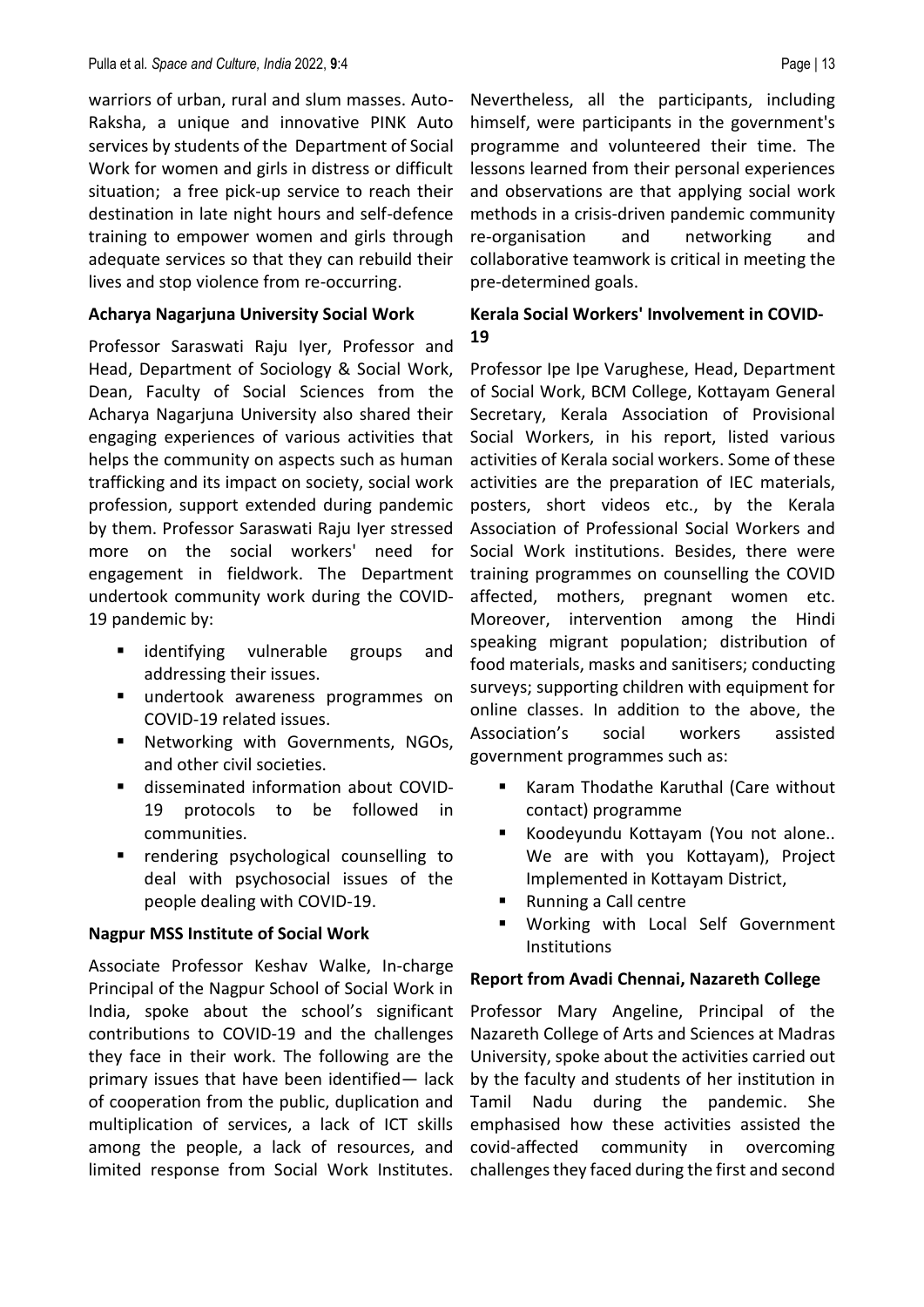phases of the pandemic. In addition, due to the college's semi-rural location and the presence of several hundred migrant workers from other states, students and faculty had the opportunity to put their social work skills to the test, particularly their crisis management abilities.

# **Need to Refocus on Spirituality**

In his speech Professor Suresh Pathare, Director of the CSRD-Institute of Social Work and Research, he thanked every social worker for their valuable contributions to society during difficult times. Being relevant, responsive, and resourceful are essential characteristics of social workers to demonstrate commitment to the community. He believes that social workers have come to refocus their attention on spirituality. As social workers, they contributed to promoting social change, problem-solving in human relationships, and the empowerment and liberation of people to improve their overall well-being and quality of life. With the knowledge gained from studying human behaviour and social systems, one can intervene at the points where people interact with their surroundings

# **Promoting Social Cohesion**

Professor Ida D Souza, Assistant Professor, Department of Global Health, PSPH, Manipal Academy of Higher Education, Manipal, Karnataka, India, stressed the importance of promoting social change and development, social cohesion, respect for diversity, engaging people in addressing challenges, and enhancing well-being in her speech. She also shared her thoughts on the sustainable development goals that can be implemented in their institution and the practices adopted by their institution and the impact they have had on the local institutions during the pandemic.

# **Towards Responsible Behaviour toward Earth**

Professor Jose Antony, who was speaking on behalf of the Association of Schools of Social Work in Kerala, shared his thoughts on how they are constructing or enacting change in the economy, culture, human rights, and countries. He emphasised the importance of creating pathways to the future based on past experiences and the current existence of the world around them. In particular, he was concerned with every social worker's responsibility toward Earth and the environment.

# **Deal with Eroding Values**

In his final message to the Forum, Professor Venkat Rao Pulla posed the following question: If diagnosis is that there is an erosion of values and a lack of security of all kinds, including food security, in the world today, what will be the approach? Is it possible to become disruptive in societies and bring about change? Those questions are at the heart of the theme of peace and humane treatment of those whom we serve, and they are also the most difficult to answer. We do not need to infer anything about ourselves from what is happening in Europe. We cannot allow societies and organisations to devolve into miserable collectives that are unable to predict what is going to happen next. In my opinion, the people and governments of each of our countries should be involved in a more meaningful way. I would like to see each of us provide peace to our children and their children. Please accept my heartfelt greetings on behalf of the social work profession. He further raised the following questions:

- how does one engage in a debate about the provision of peace to the citizens of different societies?
- **·** how do we prevent injustices from manifesting themselves in our relationships and our institutions on a daily basis? and
- how do we allow everyday injustices to continue in the name of market liberties?

Venkat Rao Pulla emphasised that answers to these questions must be found.

# **Appreciations from Social Workers**

In an appreciative note, Neelmani Jaysawal, Assistant Professor Department of Social Work, Visva-Bharati, wrote that social workers could fight any pandemic and bring an international social order based on social development and